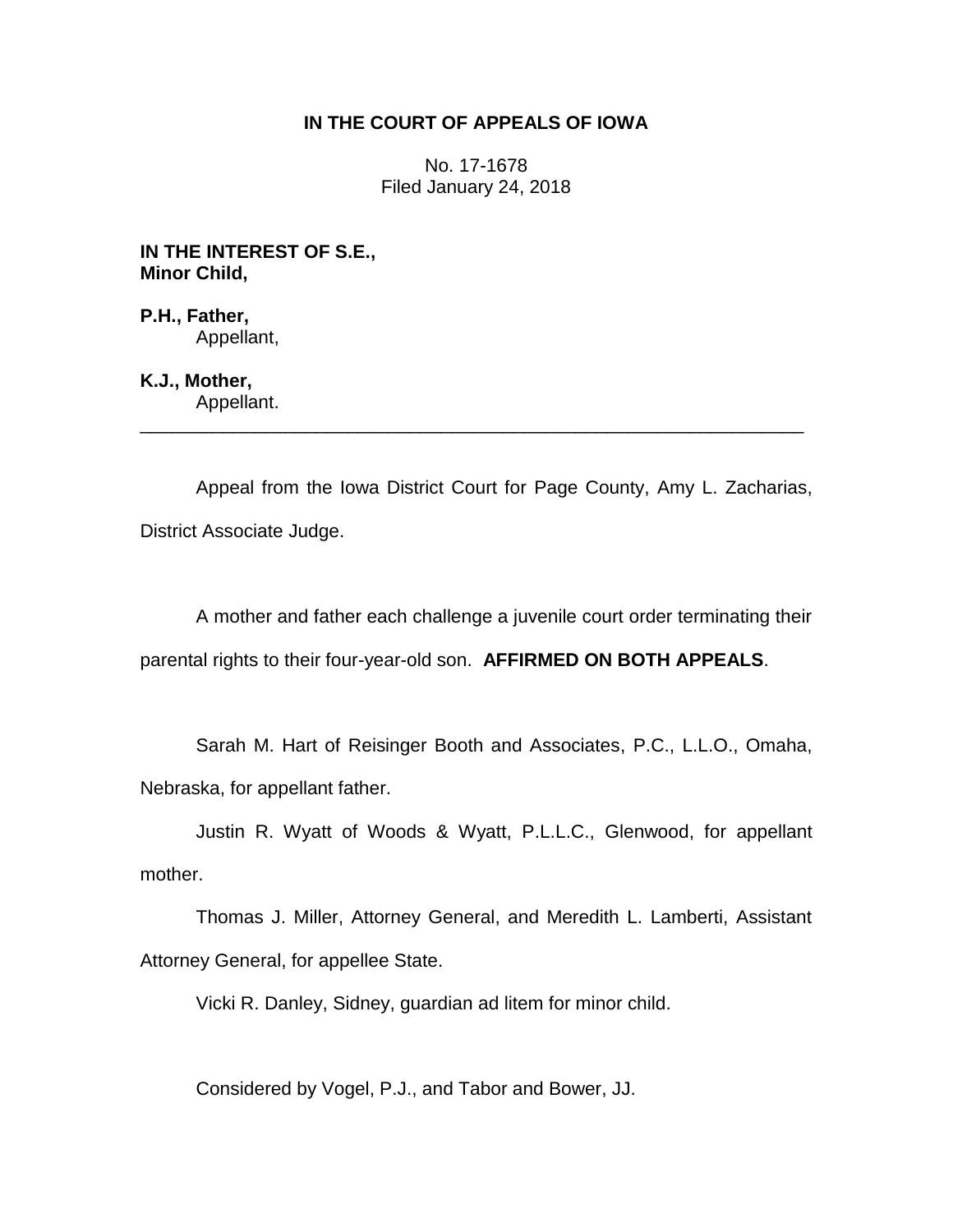### **TABOR, Judge.**

 $\overline{a}$ 

Parents, Philip and Kassandra, separately appeal the termination of their parental rights in their now four-year-old son, S.E. The Iowa Department of Human Services (DHS) took custody of S.E. based on Kassandra's methamphetamine use. On appeal, Kassandra challenges the juvenile court's determinations S.E. could not be returned to her care, she failed to maintain significant and meaningful contact with S.E. and made no efforts to resume care for S.E., and termination was in S.E.'s best interests. Kassandra also requests an additional six months to work toward reunification. Philip challenges the juvenile court's determinations S.E. could not be placed with him, he failed to maintain significant and meaningful contact with S.E. and made no efforts to resume care for S.E., and termination was in S.E.'s best interests. Philip also argues S.E. was never removed from his care because he was the noncustodial parent, and the State failed to make reasonable efforts to support reunification.

After independently reviewing the record, we reach the same conclusion as the juvenile court regarding the termination of parental rights.<sup>1</sup>

## **I. Facts and Prior Proceedings**

S.E. and his half-siblings<sup>2</sup> came to the attention of the DHS in October 2015 after a child protective worker found Kassandra failed to provide proper supervision for the children. In May 2016, Kassandra tested positive for methamphetamine;

<sup>1</sup> Our review is de novo. *See In re M.W.*, 876 N.W.2d 212, 219 (Iowa 2016). We are not bound by the juvenile court's factual findings, but we give them weight, especially when witness credibility is critical to the outcome. *See id.* Proof must be clear and convincing, meaning there are no "serious or substantial doubts as to the correctness [of] conclusions of law drawn from the evidence." *In re D.W.*, 791 N.W.2d 703, 706 (Iowa 2010). <sup>2</sup> Philip is not the biological father of the other children.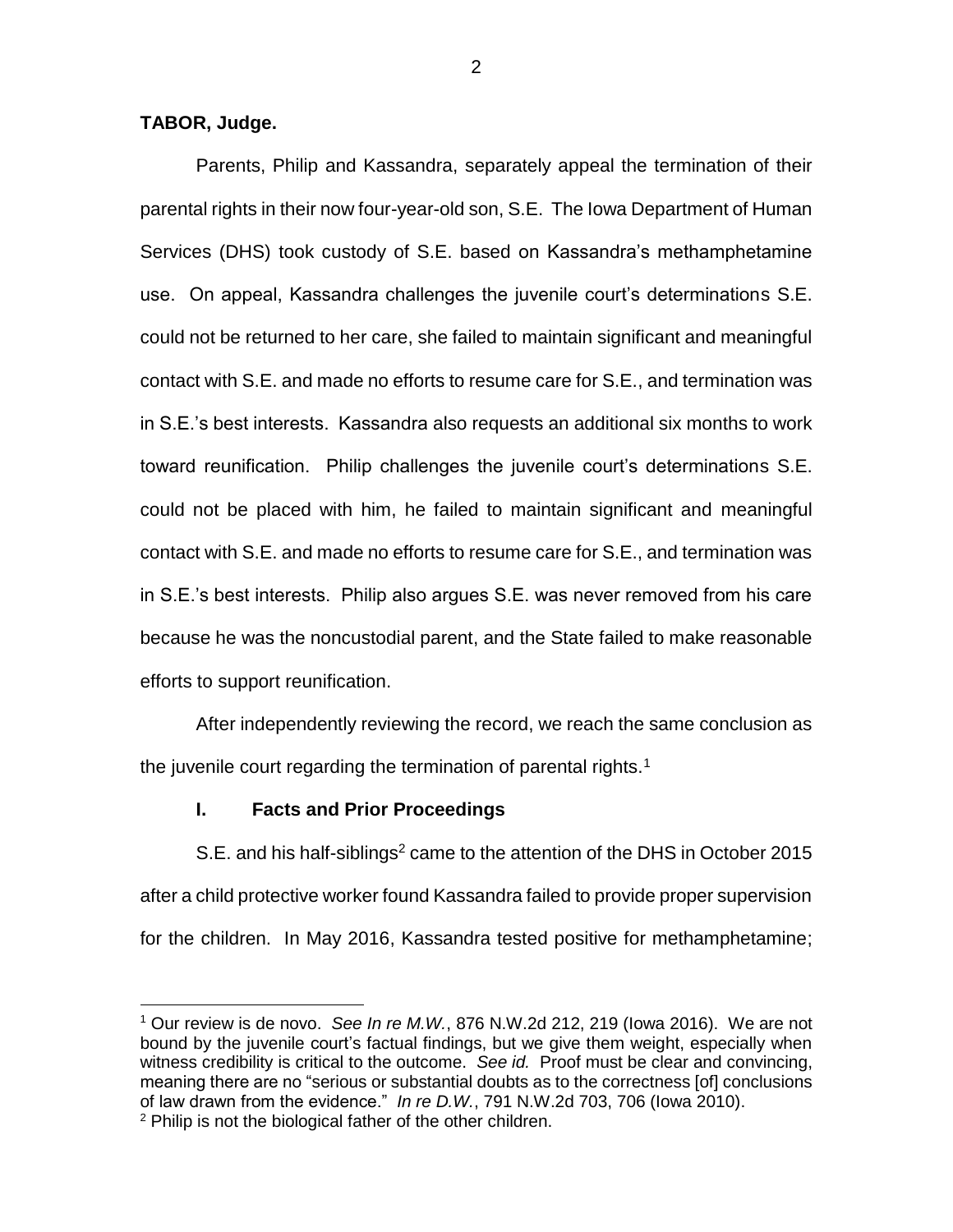S.E. was voluntarily placed with a family friend. Citing Kassandra's continued drug use, the State filed a petition alleging S.E. and his siblings were children in need of assistance (CINA). In August 2016, S.E.'s placement could no longer care for him, and he was formally removed from his parents' custody through an ex parte order and placed in foster care.

Because state officials could not locate Philip after a diligent search, they served him notice of the CINA hearing via publication. In October 2016, Philip and Kassandra appeared telephonically at the hearing where S.E. was adjudicated  $CINA.$ <sup>3</sup> The juvenile court advised both parents to seek mental-health and chemical-dependency evaluations, follow their respective substance-abuse and mental-health recommendations, submit to random drug screenings, actively engage in Family Safety, Risk, and Permanency (FSRP) services, and participate in visitation.

The parents did not follow that advice. Philip did not remain engaged with services, did not remain in contact with his attorney, and did not file the necessary paperwork to allow the attorney to be paid by the State. After obtaining Philip's updated contact information, an FSRP worker text messaged him the date and time of an upcoming family team meeting. But Philip did not attend the meeting. And Kassandra consistently either failed to complete requested drug screens or tested positive for illegal substances.

Both parents appeared in person for the first time before the juvenile court at a February 2017 review hearing. The court warned the parents to comply with

 $\overline{a}$ 

3

 $3$  All three of Kassandra's children were classified as children in need of assistance.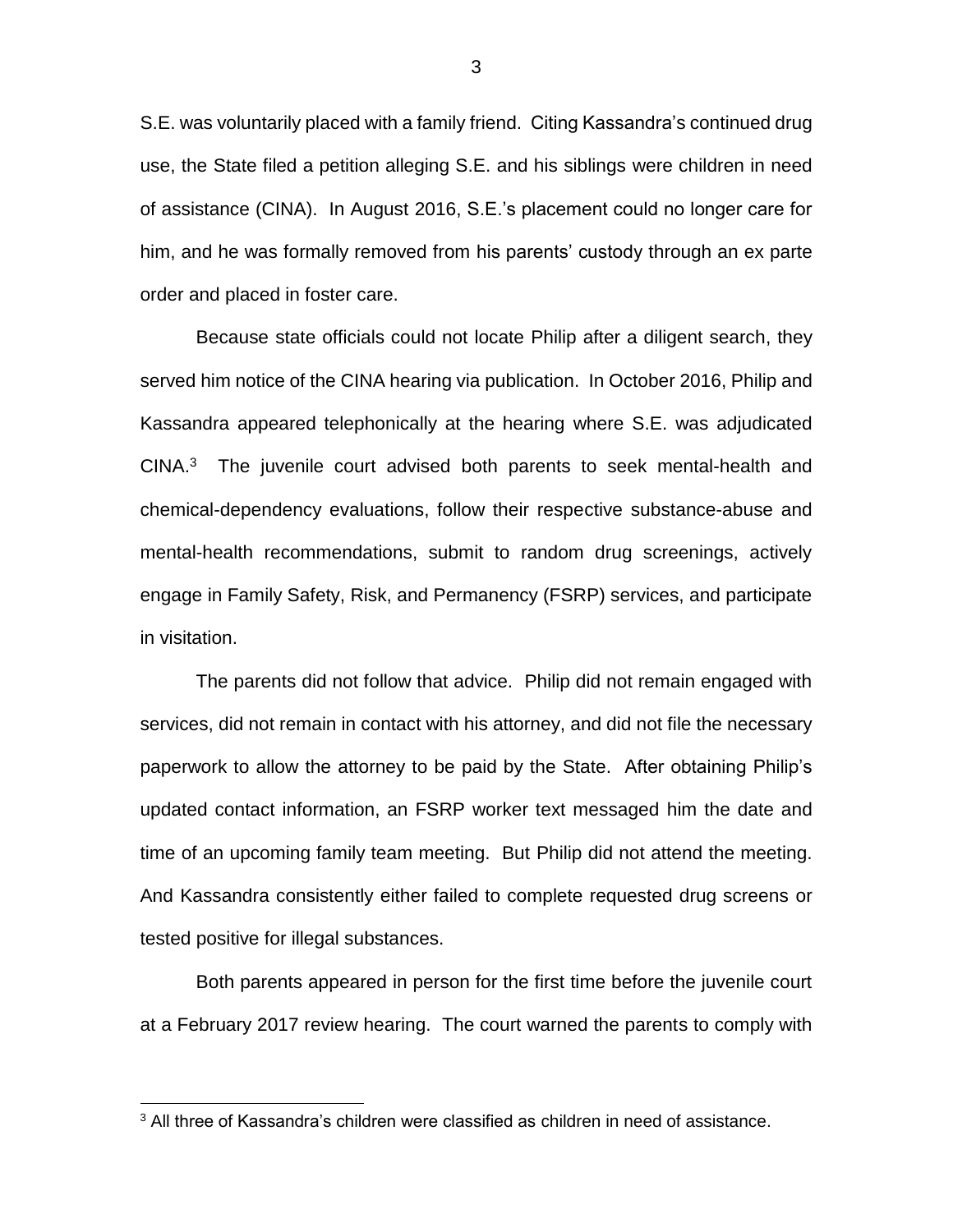services or risk termination of parental rights. Philip appeared to initially take this warning seriously. He moved in with his aunt to establish more stable housing and he got a job. He also completed a chemical-dependency evaluation and was to begin substance-abuse treatment in February. But Philip did not show up for treatment and did not contact the facility. Eventually, Philip again attempted inpatient treatment but left after just a week. For her part, Kassandra entered inpatient substance-abuse treatment in March 2017 and completed a thirty-day program. But while in treatment Kassandra did not finish assignments and became upset when staff recommended additional treatment. Upon her discharge she entered outpatient treatment despite recommendations she complete an additional thirty-day inpatient program.

In May 2017, Kassandra moved into her paramour's home and hoped to have visitation with S.E. there. While her paramour completed an initial background check, he failed to provide any explanation for his significant history of criminal convictions and abuse reports. Both parents attended a May court hearing and provided drug screens free from unprescribed substances. That same month, the State filed its petition to terminate parental rights in S.E. Then both parents began to miss random drug screens. Kassandra submitted one subsequent drug screen on June 22, 2017 and tested positive for methamphetamines, amphetamines, and THC.

The juvenile court held a termination-of-parental-rights hearing on September 19, 2017. Both Kassandra and Philip were present but only Kassandra testified. The juvenile court concluded Philip and Kassandra abandoned S.E. under Iowa Code section 232.116(1)(e) (2017) and S.E. could not be returned to

4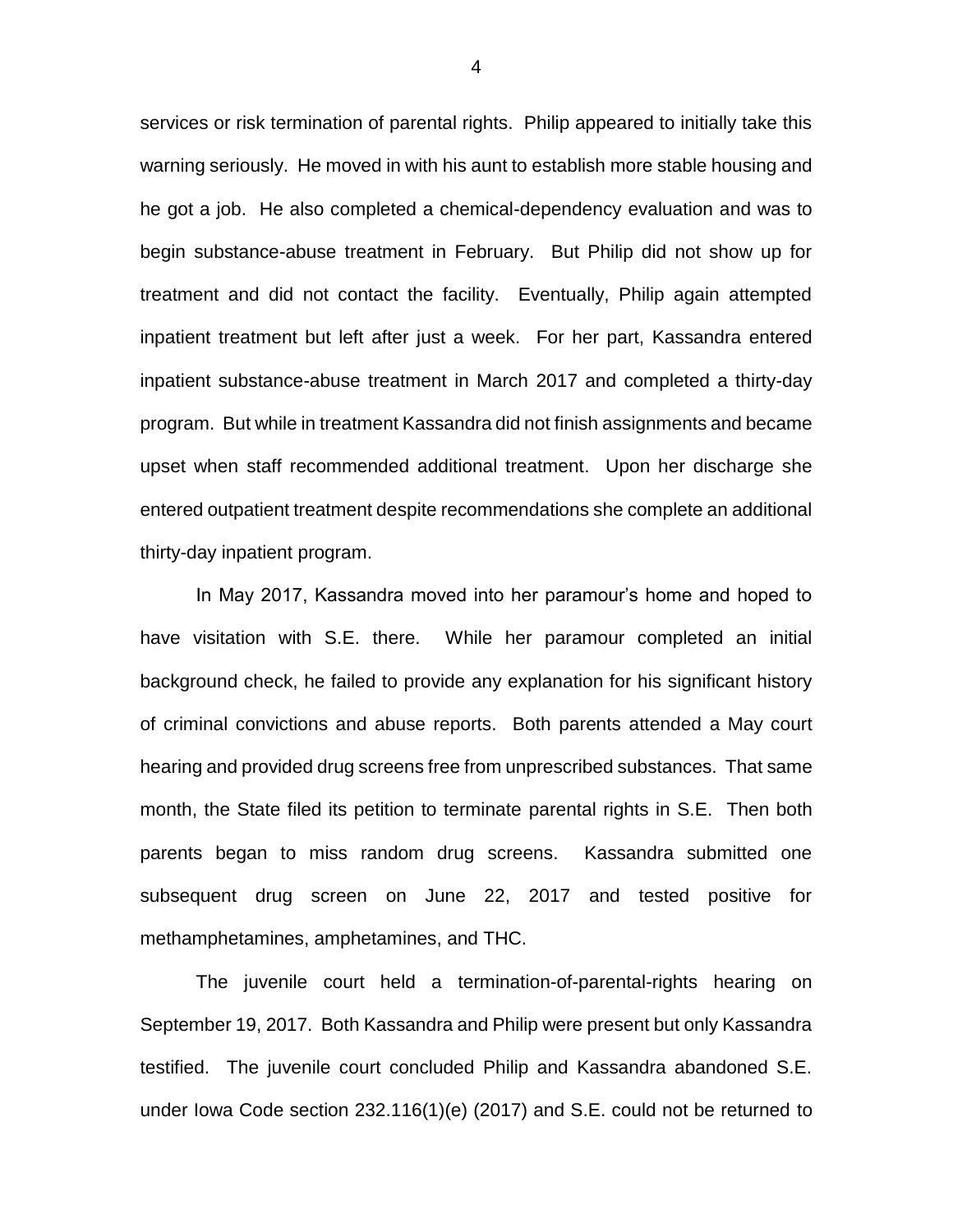either parents' home under Iowa Code section 232.116(1)(h). The court also concluded the State provided reasonable efforts supporting reunification and termination of Philip and Kassandra's rights is in S.E.'s best interests. Both parents now appeal.

# **II. Analysis of the Parents' Issues**

# **A. Kassandra's Claims**

# **1. Ground for Termination**

Kassandra challenges both grounds for termination cited by the juvenile court. To affirm, we need to find facts to support just one of the grounds*. In re J.B.L.*, 844 N.W.2d 703, 704 (Iowa Ct. App. 2014). We focus our analysis on

paragraph (h).

Under that paragraph, the State must prove:

(1) The child is three years of age or younger.

(2) The child has been adjudicated a child in need of assistance pursuant to section 232.96.

(3) The child has been removed from the physical custody of the child's parents for at least six months of the last twelve months, or for the last six consecutive months and any trial period at home has been less than thirty days.

(4) There is clear and convincing evidence that the child cannot be returned to the custody of the child's parents as provided in section 232.102 at the present time.

Iowa Code § 232.116(1)(h).

Kassandra only challenges the fourth element; she asserts S.E. could be

returned to her home at the present time. Kassandra argues had the DHS more

thoroughly investigated her current situation, it would have returned S.E. to her

care. She notes no worker visited her home to assess its condition and argues a

more extensive review of her live-in paramour would alleviate any concern the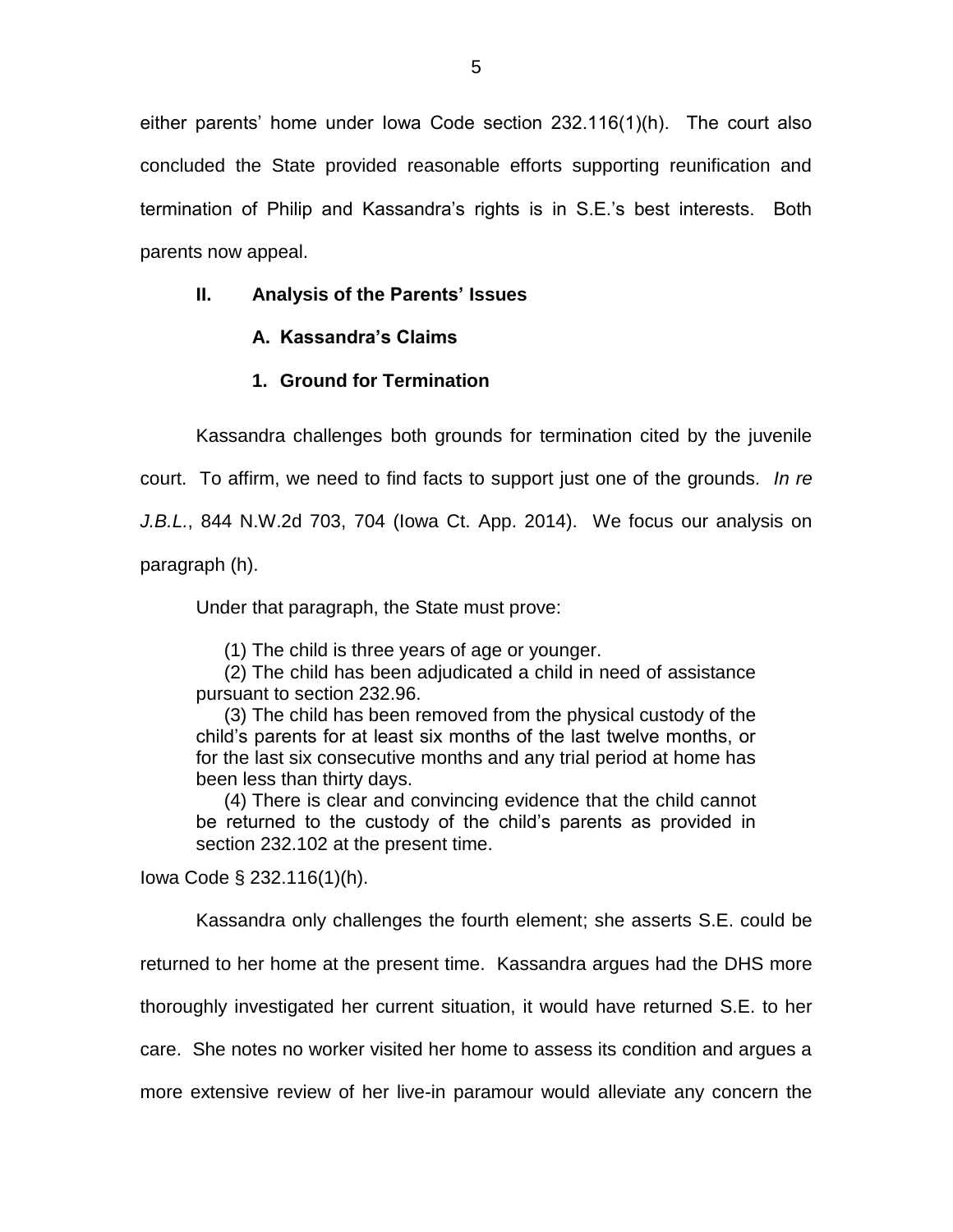DHS has about him being around S.E. But Kassandra ignores the acknowledged fact that a DHS worker tried twice to visit the home.<sup>4</sup> The inability of the DHS to inspect Kassandra's home lies at her feet. She and her paramour also failed to provide the additional information requested by the DHS regarding his past. Without a home inspection or further explanation of the paramour's criminal history, S.E. cannot be placed in the home. *See In re A.R.*, No. 17-1459, 2017 WL 6517534, at \*2 (Iowa Ct. App. Dec. 17, 2017) (noting mother's decision to live with a paramour with a criminal record); *In re R.S.*, No. 17-0667, 2017 WL 3525313, at \*2 (Iowa Ct. App. Aug. 16, 2017) (explaining DHS could not complete necessary home inspection because of the mother's conduct).

Kassandra's arguments reflect her inability to fully grasp the DHS's concerns regarding her parenting abilities. She fails to appreciate S.E. was removed from her care due to her drug use and inability to show any significant period of sobriety. Throughout the life of this case she has produced several positive drug screenings and failed to complete several more. She has not completed her outpatient therapy, though she opined she easily could but just has a problem with "lack of follow through."

We cannot be confident S.E. would be safe if returned to Kassandra's care. Beyond concerns about her ability to stay sober, her general conduct presents concerns about her ability to provide adequate care for her son. On one occasion, she left her three children on side of the road with an FSRP worker after the worker

 $\overline{a}$ 

<sup>4</sup> Kassandra testified "She [Social worker Christina Williams] made an attempt to come see the home twice, I believe. I was sick this last time that she made an appointment, but it was not an appointment for a visit, but it was just to come see the home."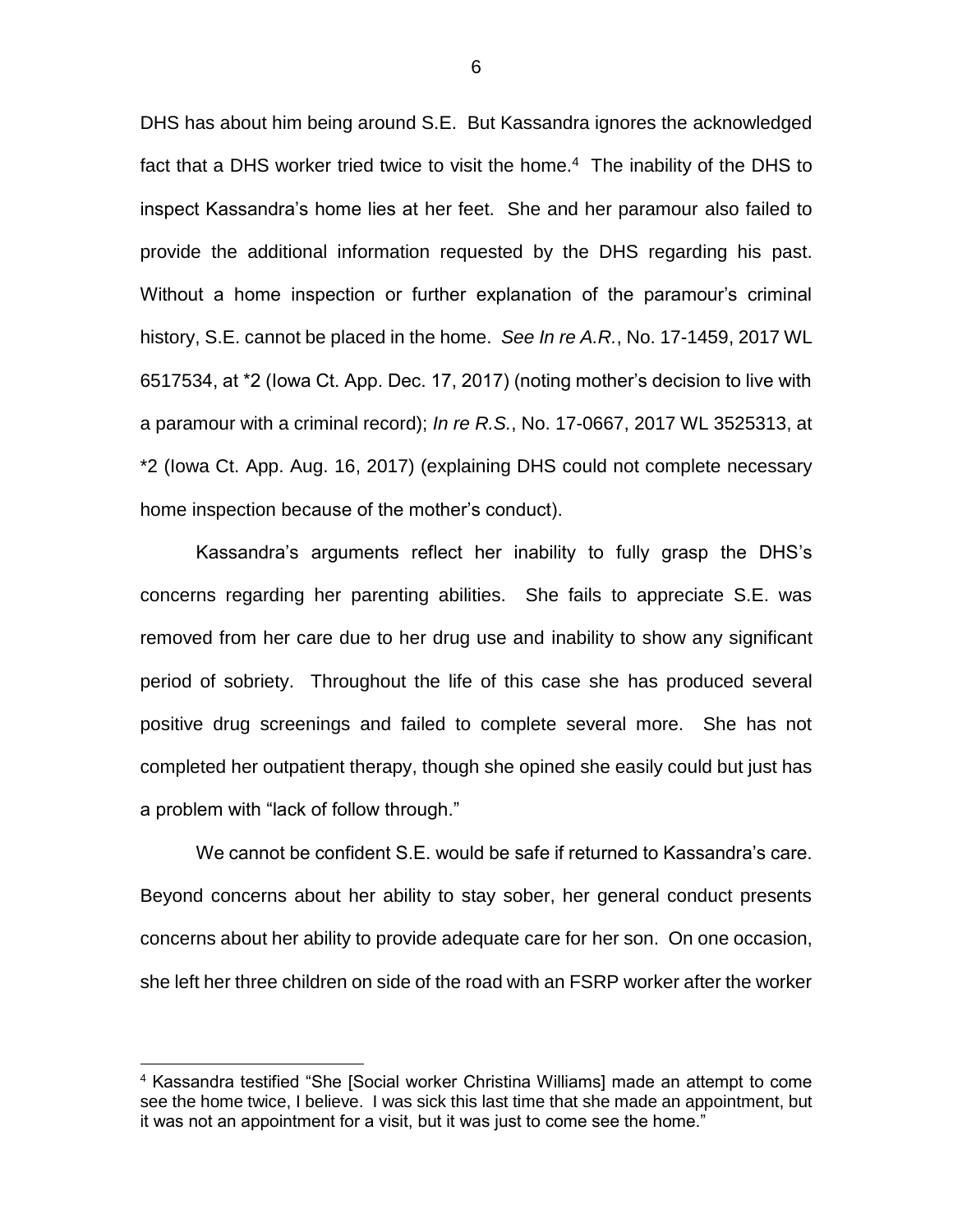experienced car troubles. Kassandra found herself a ride and left rather than trying to assist her own children and the worker. Kassandra also has had difficulty keeping a home with basic functions, such as running water and utilities. Given these concerns, we conclude S.E. cannot be returned to Kassandra's care at the present time.

### **2. Best Interests**

Kassandra also challenges the juvenile court's finding that termination was in S.E.'s best interests. She notes termination of her rights results in S.E.'s separation from his half-siblings. If possible, we prefer to keep siblings together. *In re T.J.O.*, 527 N.W.2d 417, 420 (Iowa Ct. App. 1994). While we share her desire to keep S.E. with his siblings, preserving Kassandra's parental rights would not reach the desired result. Both of S.E.'s siblings are out of Kassandra's care, one is with her father and the other is in foster care. Even if S.E. was returned to Kassandra, he would not be reunited with his siblings. Looking at Kassandra's past performance as a guidepost, we conclude termination is in S.E.'s best interests. *See In re S.N.*, 500 N.W.2d 32, 34 (Iowa 1993).

#### **3. Parental Bond**

Kassandra also argues her strong bond with S.E. should preclude termination. Iowa Code section 232.116(3)(c) permits a juvenile court to consider a close parent-child relationship as a factor weighing against termination. But bonding is a permissible factor and not the overriding consideration. *In re Z.H.*, 740 N.W.2d 648, 652 (Iowa Ct. App. 2007). While S.E. is clearly attached to Kassandra, the record indicates he is also attached to his foster family even exclaiming "I want my mom" in reference to his foster mother during a visitation.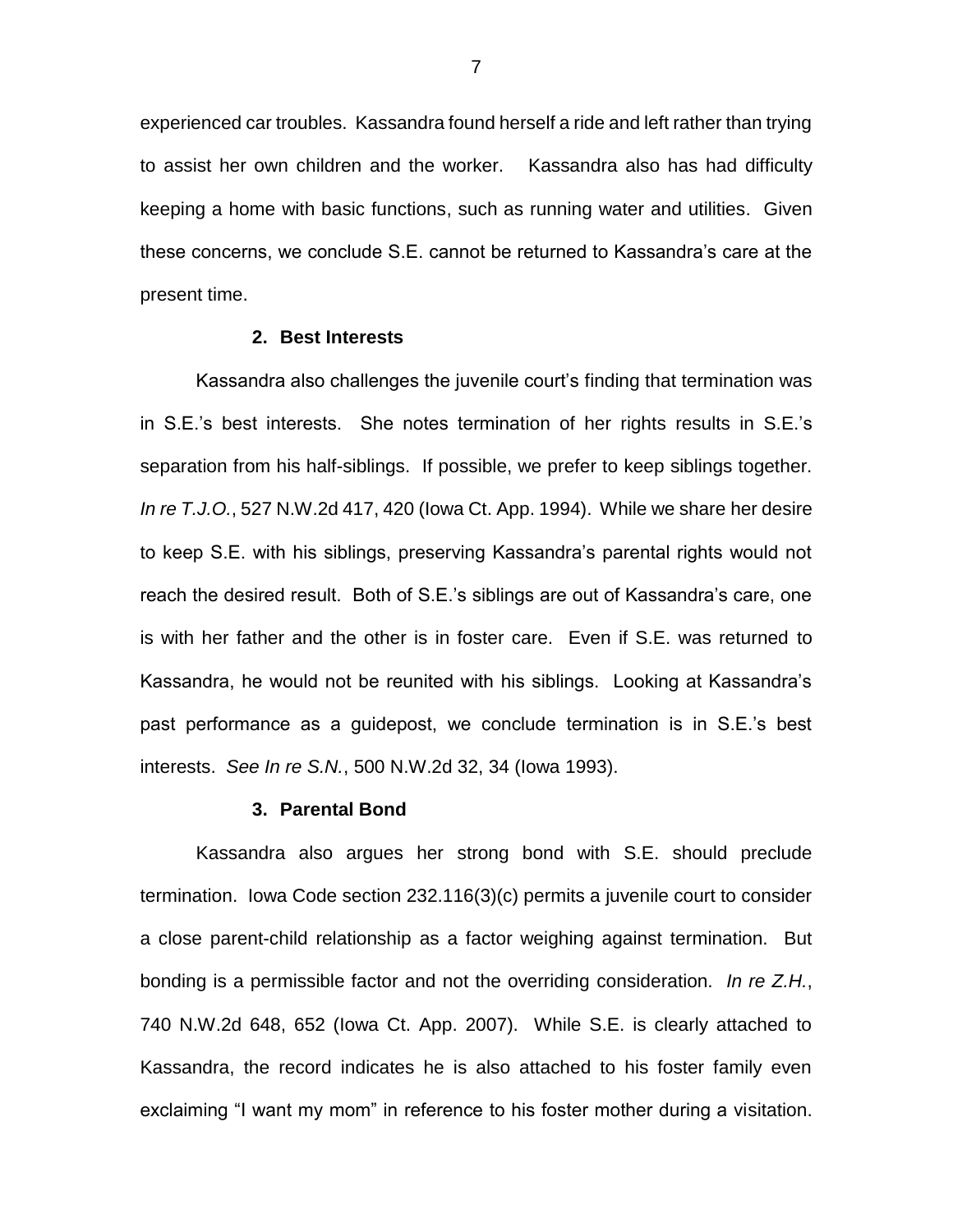Kassandra's bond with S.E. does not overcome the case for termination of parental rights here.

### **4. Additional Six Months**

In the event we find grounds for termination, Kassandra asks us to grant her an additional six months to work toward reunification. A placement extension requires us to determine there will no longer be a reason for removal in six months. *See* Iowa Code § 232.104(2)(b). Through the pendency of these proceedings Kassandra was warned her inaction could lead to termination, yet her inaction persisted. Given this track record, we have little reason to believe Kassandra could address the DHS's concerns within the next six months. Kassandra testified about her long-standing problems with "follow through" at the termination hearing. Accordingly, we decline to grant Kassandra an additional six months to work toward reunification. *See In re A.M.*, 843 N.W.2d 100, 113 (Iowa 2014) (noting termination should not be delayed in the hopes that a parent may someday become a suitable parent).

### **B. Philip's Claims**

### **1. Grounds for Termination**

Philip also challenges both statutory grounds for termination cited by the juvenile court. To affirm, we need to find facts to support just one of the grounds*. J.B.L.*, 844 N.W.2d at 704. We again focus on paragraph (h).

(1) The child is three years of age or younger.

(2) The child has been adjudicated a child in need of assistance pursuant to section 232.96.

(3) The child has been removed from the physical custody of the child's parents for at least six months of the last twelve months, or for the last six consecutive months and any trial period at home has been less than thirty days.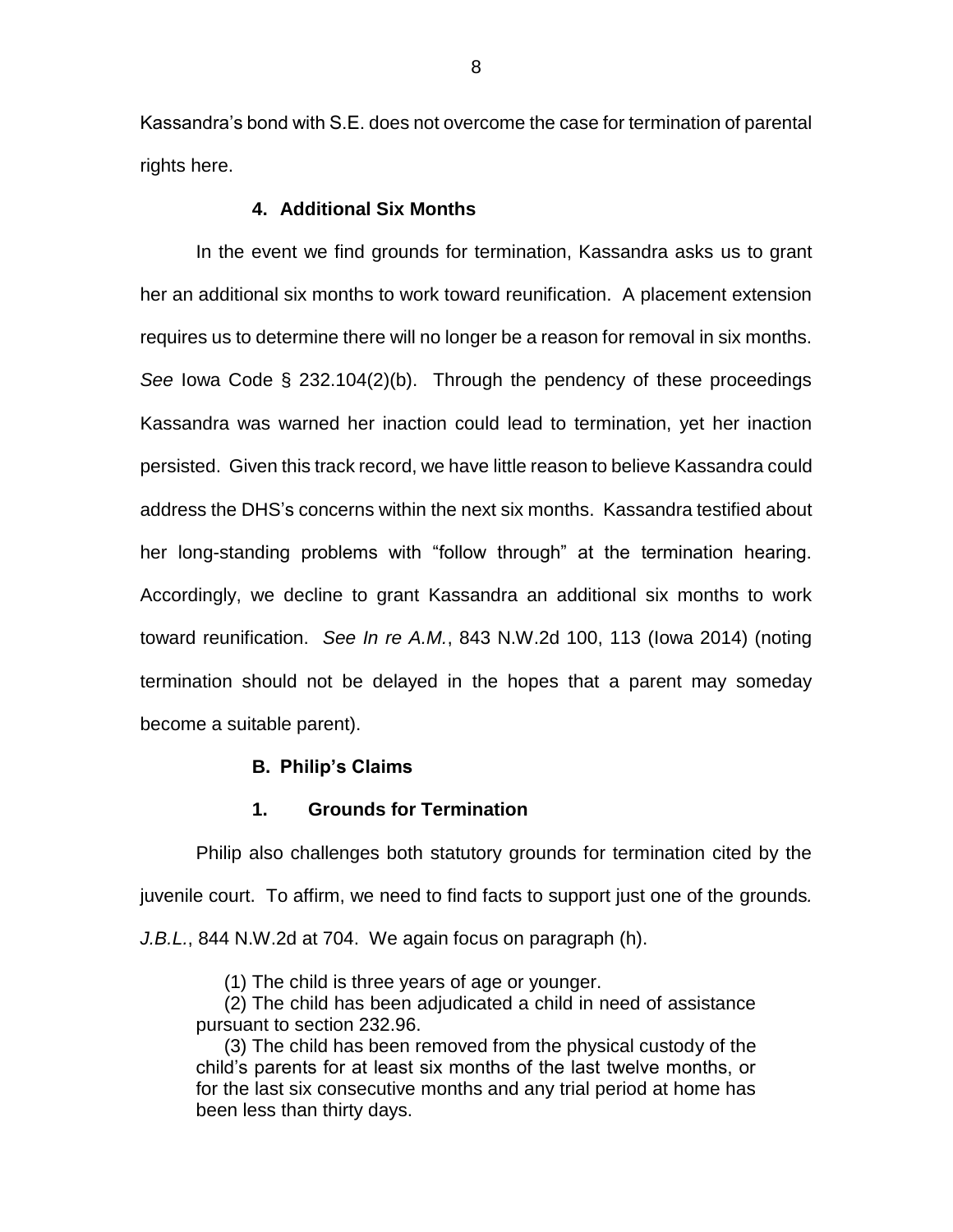(4) There is clear and convincing evidence that the child cannot be returned to the custody of the child's parents as provided in section 232.102 at the present time.

Iowa Code § 232.16(1)(h).

Philip challenges the third and fourth elements. First, citing to *In re C.F.-H.*, 889 N.W.2d 201 (2016), Philip argues "removed from the physical custody" within subparagraph (3) requires a change in physical custody rather than a lack of physical custody. Because S.E. was removed from Kassandra's physical care and not his, Philip argues the State failed to satisfy subparagraph (3). We rejected this argument in *In re J.E.*, No. 17-1461, 2017 WL 6040009, at \*2 (Iowa Ct. App. Dec. 6, 2017). We distinguished *C.F.-H.* by noting the child in that case was never removed from either parent's care. *Id.* But like the child in *J.E.*, S.E. was removed from his mother's care and that removal was "sufficient to start the statutory timelines counting toward termination as to either parent." *Id.*

Philip next challenges subparagraph (4); he contends S.E could be returned to his care at the time of termination. Philip argues his home was inspected by a DHS worker, and he had a full-time job and stable support system. Philip argues the State only presented the lack of information available to the DHS regarding Philip as justification for refusing to place S.E. with him.

Philip turns a blind eye to evidence running counter to his argument. While it is commendable that Philip eventually obtained housing with his aunt and found stable employment, these were not the only drawbacks to Philip's parenting. The DHS also expressed concerns about Philip's drug use and mental-health issues. He was instructed to obtain chemical-dependency and mental-health evaluations,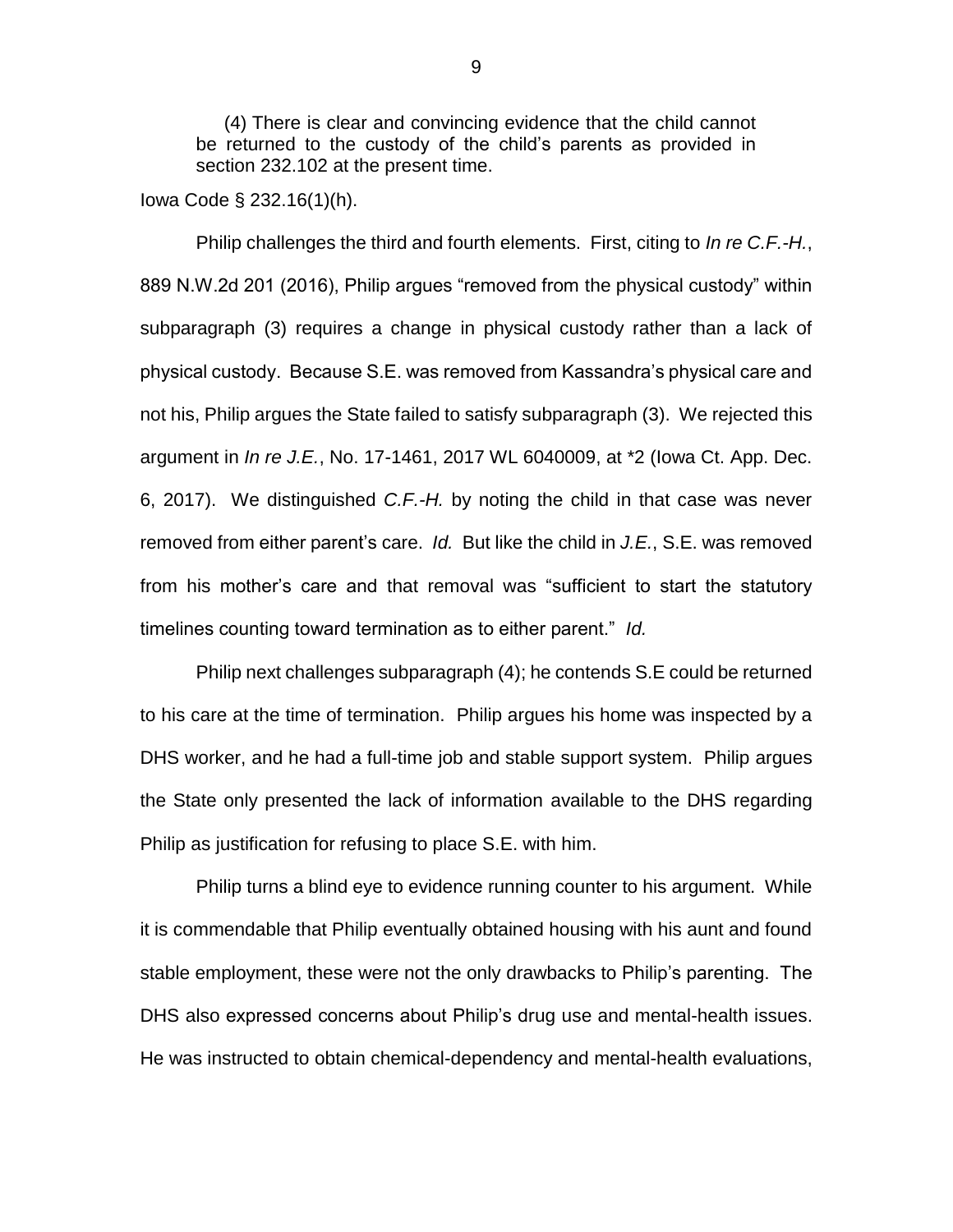follow recommendations made by healthcare providers, submit to drug screenings, and participate in visitation. But Philip largely ignored these directives.

Eventually, Philip obtained a chemical-dependency evaluation in April 2017. But he did not adequately address his substance-abuse issues. He left inpatient care after one week and without any indication of a successful discharge. He only provided one drug screen in May 2017 and failed to submit to four subsequent drug screens. Philip's mental health is also concerning. He attempted suicide in September 2016 and has not submitted to a mental-health evaluation since then. Additionally, he failed to participate in visitation, completing just two interactions since August 2016. Given Philip's failure to address the DHS's concerns, we conclude S.E. could not be returned to Philip's care.

### **2. Reasonable Efforts**

Throughout Philip's argument he suggests the DHS failed to make reasonable efforts toward reunification. *See In re C.H.*, 652 N.W.2d 144, 147 (Iowa 2002) (noting DHS must make reasonable efforts to provide parents with services). The measure of reasonable efforts varies depending on the circumstances of each case. *Id.* (citing In *re H.L.B.R.*, 567 N.W.2d 675, 679 (Iowa Ct. App. 1997)). On appeal Philip claims he "constantly asked for visitation to be set up" through his DHS social worker and the multiple FSRP workers. Philip provides no support for that assertion. He did not testify or provide specific instances when he requested visitation and was denied. The only evidence available regarding visitation indicates Philip, not the DHS, rejected visitation attempts.

While the DHS workers' testimony indicates minimal contact with Philip, the CINA record shows attempts to engage Philip. In August 2016, a DHS worker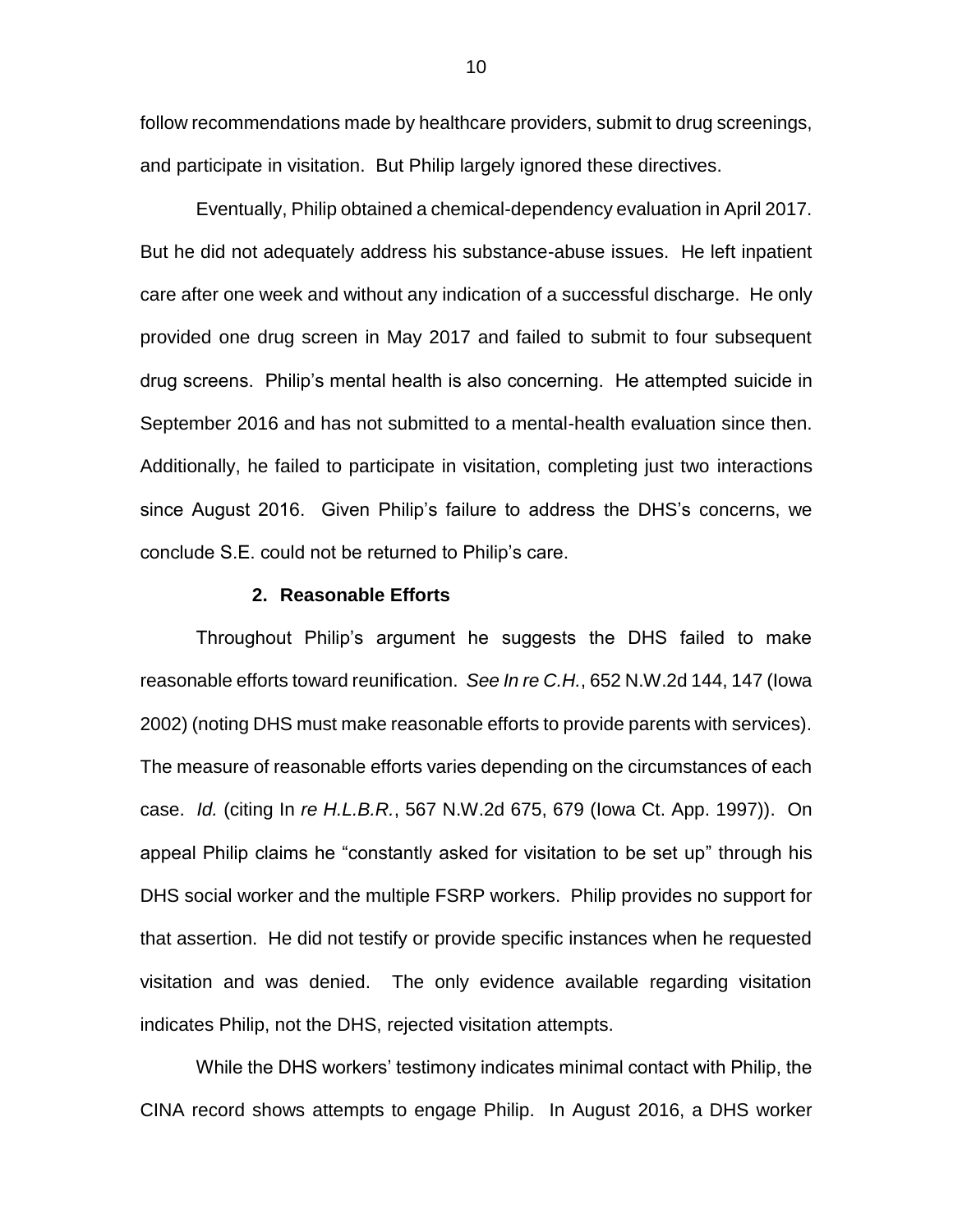helped him fill out Medicaid and food stamp paperwork. But reports indicate when the worker tried to contact Philip again, he was unresponsive. He later failed to attend a scheduled visitation. A worker also tried emailing him to set up visitation but Philip did not respond.

Even Philip's attorney could not reach him and had to withdraw from the case. When a worker was able to talk to Philip after Kassandra called him during visitation, she got his updated contact information and told Philip about the next family team meeting. But Philip did not attend. And when the worker tried to confirm a date and time for visitation, Philip did not confirm. He was also encouraged to set up visitations himself but did not. In February 2017, Philip was warned his parental rights may be terminated if he continued to ignore the court's concerns. Yet he did not attend the permanency hearing the next month. Philip's lack of contact with S.E. is due to his own failings—not a lack of reasonable efforts by the DHS.

### **3. Best Interests**

Philip also alleges termination of his parental rights was not in S.E.'s best interests. Like Kassandra, he expresses concern that S.E. may be separated from his half-siblings. *See T.J.O.*, 527 N.W.2d at 420 (preferring to keep siblings together). Philip's concern is valid but not relevant to his appeal. Philip is not the father of S.E.'s half-siblings so termination of Philip's rights will not directly impact S.E.'s relationship with those children. And given Philip's lack of interest and involvement in S.E.'s life thus far, we conclude termination is in S.E.'s best interests. *See S.N.*, 500 N.W.2d at 34.